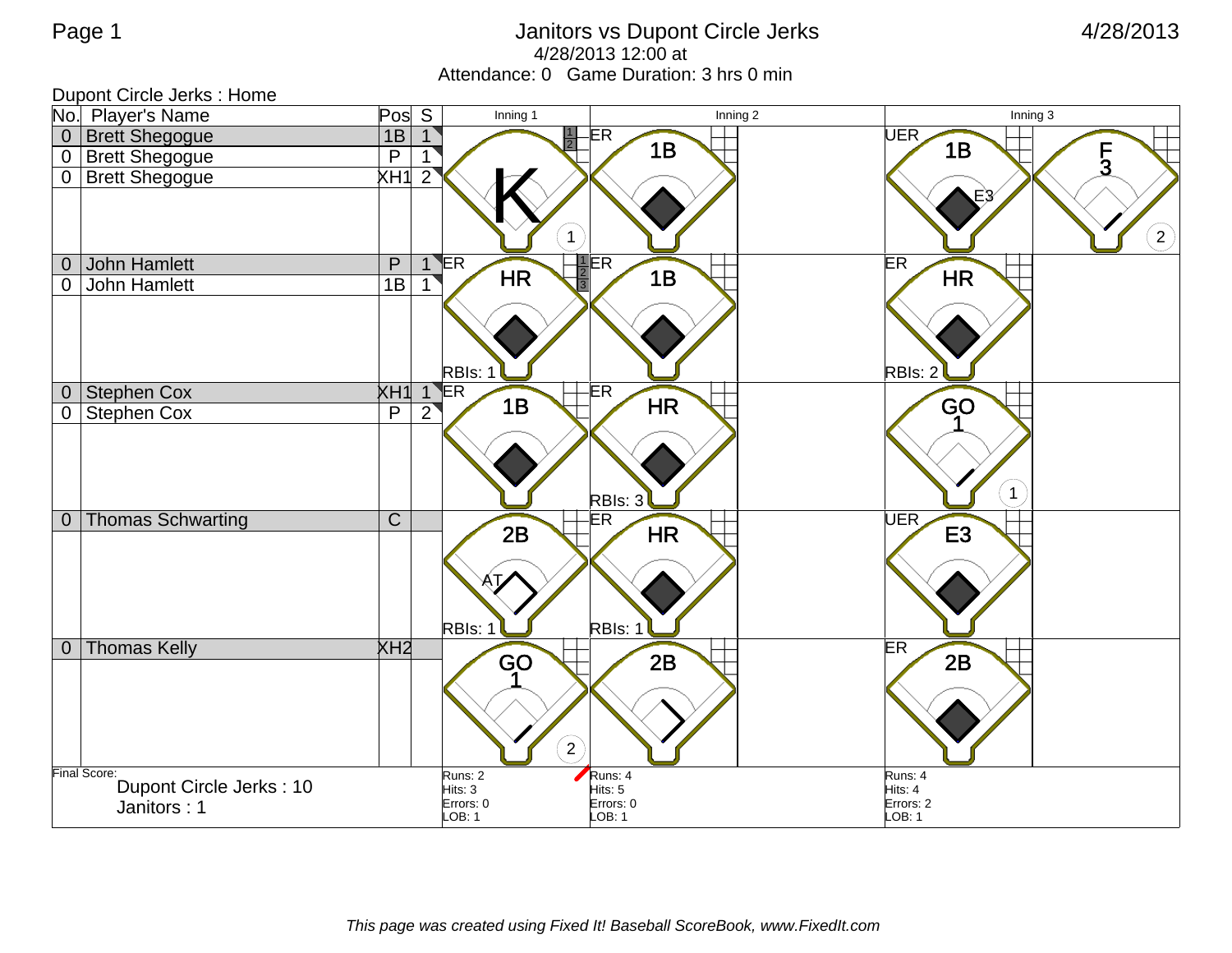## Page 2 Janitors vs Dupont Circle Jerks 4/28/2013 4/28/2013 12:00 at Attendance: 0 Game Duration: 3 hrs 0 min

| Dupont Circle Jerks: Home |                                                        |       |                                           |                                           |                                           |          |  |
|---------------------------|--------------------------------------------------------|-------|-------------------------------------------|-------------------------------------------|-------------------------------------------|----------|--|
|                           | No. Player's Name                                      | Pos S | Inning 1                                  | Inning 2                                  |                                           | Inning 3 |  |
|                           | 00 Andrew Hill                                         | ХНЗ   |                                           |                                           |                                           |          |  |
|                           | 0 Jacob Torok                                          | XH3 3 |                                           |                                           | 1B                                        |          |  |
|                           |                                                        |       |                                           |                                           | ◠<br>∠<br>RBIs: 2                         |          |  |
|                           | Final Score:<br>Dupont Circle Jerks: 10<br>Janitors: 1 |       | Runs: 2<br>Hist: 3<br>Errors: 0<br>LOB: 1 | Runs: 4<br>Hits: 5<br>Errors: 0<br>LOB: 1 | Runs: 4<br>Hits: 4<br>Errors: 2<br>LOB: 1 |          |  |

Winning Pitcher: Stephen Cox, Saving Pitcher: None, Losing Pitcher: Kerby Valladares Umpires: , , ,